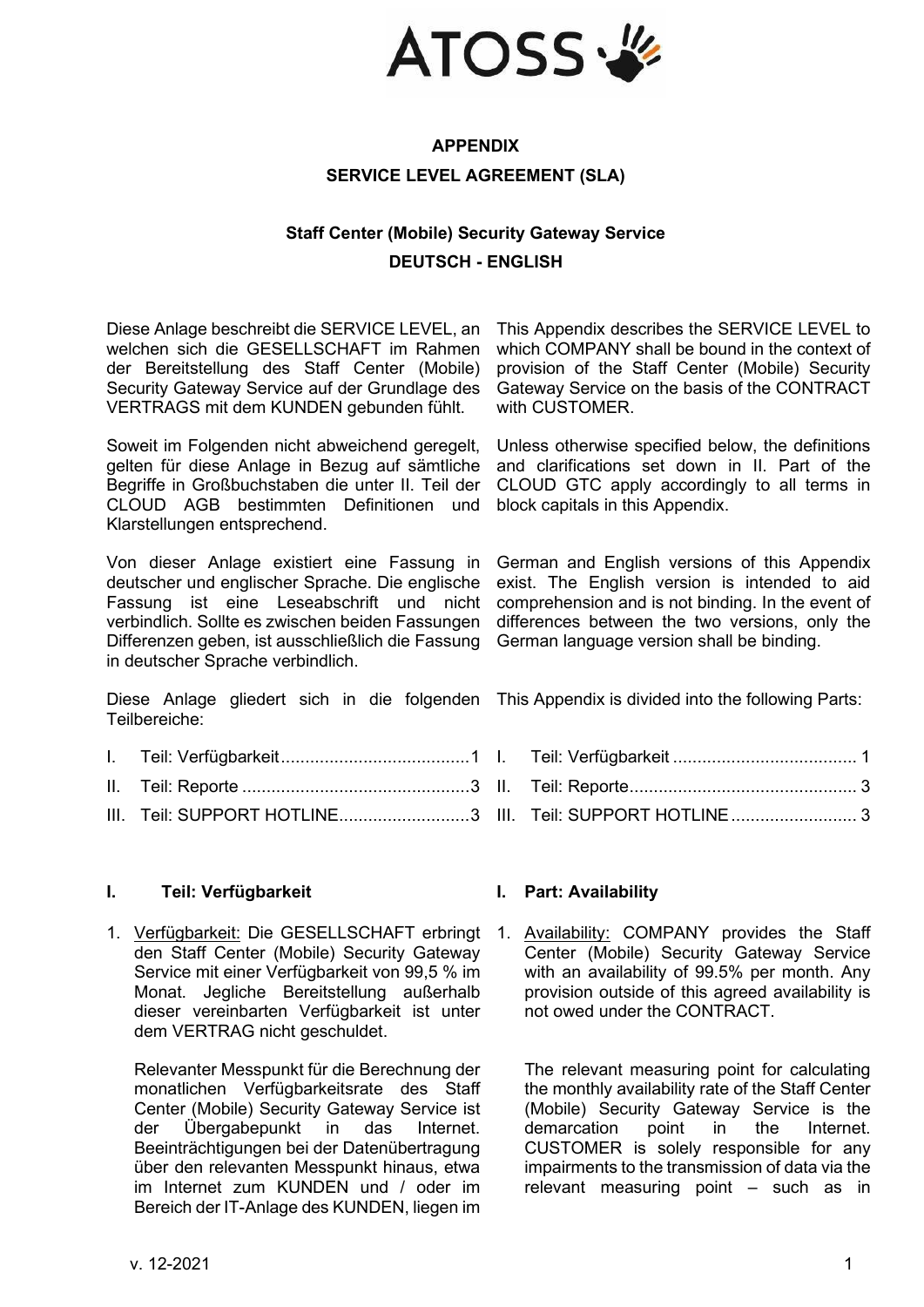alleinigen Verantwortungsbereich des KUNDEN.

Die Verfügbarkeit wird 24 Stunden an sieben (7) Tagen pro Woche innerhalb eines Monats erfasst und berechnet sich für einen betreffenden Monat wie folgt:

CUSTOMER's connection to the Internet and/or in CUSTOMER's IT system.

Availability is recorded 24 hours a day, seven (7) days per week in a given month and is calculated for the month in question as follows:

(GESAMTZEIT – ERLAUBTER SERVICEAUSFALL – UNGEPLANTER SERVICEAUSFALL)

### \_\_\_\_\_\_\_\_\_\_\_\_\_\_\_\_\_\_\_\_\_\_\_\_\_\_\_\_\_\_\_\_\_\_\_\_\_\_\_\_\_\_\_\_\_\_\_\_\_\_\_\_\_\_\_\_\_\_\_\_\_\_\_\_\_\_\_\_\_\_\_\_\_\_ X100*\** (GESAMTZEIT – ERLAUBTER SERVICEAUSFALL)

*\*Die berechnete Verfügbarkeitsrate wird auf eine Zehntelstelle gerundet, hierbei gilt: Jede Hundertstelstelle zwischen 0 und 4 wird abgerundet und von 5 bis 9 aufgerundet.*

(TOTAL TIME – PERMITTED SERVICE FAILURE – UNPLANNED SERVICE FAILURE)

\_\_\_\_\_\_\_\_\_\_\_\_\_\_\_\_\_\_\_\_\_\_\_\_\_\_\_\_\_\_\_\_\_\_\_\_\_\_\_\_\_\_\_\_\_\_\_\_\_\_\_\_\_\_\_\_\_\_\_\_\_\_\_\_\_\_\_\_\_\_\_\_\_\_ X 100*\**

### (TOTAL TIME – PERMITTED SERVICE FAILURE)

*\*The calculated availability rate is rounded to one decimal place. Where the second decimal place is between 0 and 4, this will be rounded down to the nearest single decimal place; where it is between 5 and 9, it will be rounded up.*

- (1) "GESAMTZEIT" meint die Gesamtzahl der (1) "TOTAL TIME" refers to the total number of Minuten im jeweiligen Kalendermonat.
- (2) "UNGEPLANTER SERVICEAUSFALL" meint (2) "UNPLANNED SERVICE FAILURE" refers to die Gesamtzahl der Minuten, die der Staff Center (Mobile) Security Gateway Service im jeweiligen Kalendermonat nicht verfügbar ist und die Nichtverfügbarkeit auch nicht durch einen "ERLAUBTEN SERVICEAUSFALL" gerechtfertigt ist.
- (3) "ERLAUBTER SERVICEAUSFALL" meint die Gesamtzahl der Minuten, die der Staff Center (Mobile) Security Gateway Service im jeweiligen Kalendermonat nicht verfügbar ist, aber die Nichtverfügbarkeit auf mindestens einem nachfolgend genannten Umstand beruht: (i) Wartungsarbeiten in den unter Ziffer 2 im I. Teil dieser Anlage definierten Wartungsfenstern, (ii) vorübergehende Zugangssperrung gemäß § 5 Ziffer 1 der AGB, (iii) Abschaltung zur erforderlichen Schadensabwehr oder zu Sicherheitswecken bei Notfällen in Bezug auf den Staff Center (Mobile) Security Gateway Service, (iv) Störungen, die auf einer rechtsoder vertragswidrigen Nutzung durch den KUNDEN beruhen oder durch das Versäumnis des KUNDEN, erforderliche Konfigurationen, Systemvoraussetzungen oder Mitwirkungspflichten einzuhalten, verursacht werden, (v) Störungen aufgrund unsachgemäßer oder von der Anzeige in den MODULEN bzw. vom Lastprofil abweichender oder die Systemressourcen übersteigender Nutzung - die Systemressourcen werden auf Basis der jeweils aktuellen
- minutes in the calendar month in question.
- the total number of minutes for which the Staff Center (Mobile) Security Gateway Service is unavailable in a respective calendar month where this unavailability is not justified by a "PERMITTED SERVICE FAILURE".
- (3) "PERMITTED SERVICE FAILURE" refers to the total number of minutes for which the Staff Center (Mobile) Security Gateway Service is unavailable in a respective calendar month where this unavailability is due to at least one of the following circumstances: (i) maintenance work within the maintenance windows defined under section 2 in I. Part of this Appendix; (ii) temporary disruption of access to CLOUD SERVICE according to § 5 clause 1 of the CLOUD GTC; (iii) deactivation deemed necessary to prevent damage or for security purposes in emergency situations relating to the Staff Center (Mobile) Security Gateway Service; (iv) disruptions due to illegal use or use in breach of CONTRACT by CUSTOMER or caused by CUSTOMER's failure to adhere to required configurations, system requirements or cooperation duties; (v) faults due to improper use, use deviating from the displays in the MODULES or from the load profile, or use that exceeds system resources - with system resources dimensioned based on current license data -; (vi) Internet faults (e .g. caused by line failures or faults in external telecommunications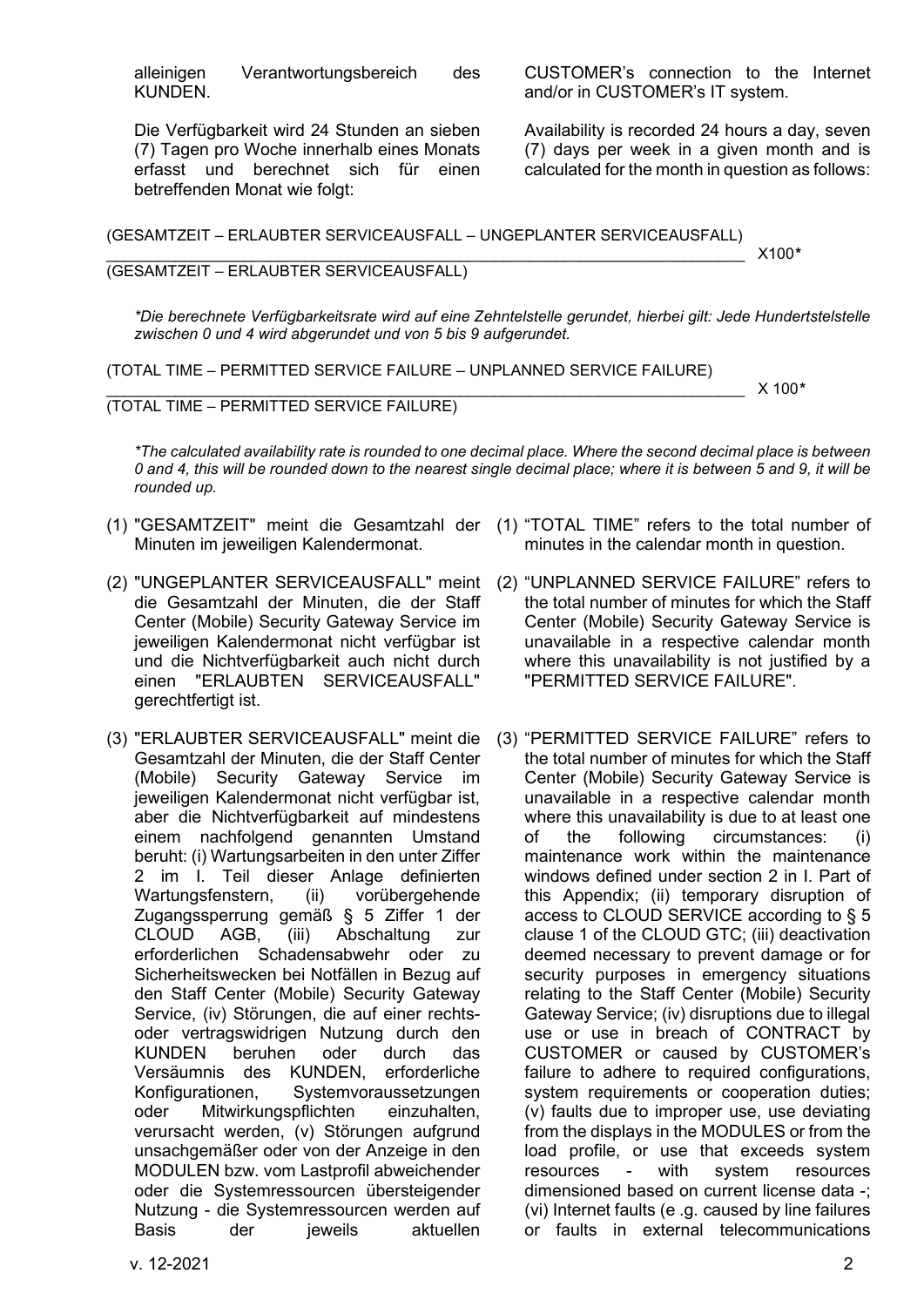Lizenzierungsdaten dimensioniert -, (vi) Störungen des Internets (z. B. durch einen Leitungsausfall oder -störungen bei fremden Telekommunikations- und / oder Netzanbietern), (vii) EREIGNISSE HÖHERER GEWALT, (viii) Störungen, die durch Anwendungen und / oder Dienste, Hardware und / oder sonstige Software vom KUNDEN oder eines DRITTEN verursacht werden, welche sich nicht im Besitz oder außerhalb der vertretbaren Kontrolle der GESELLSCHAFT oder ihrer Unterauftragnehmer liegen.

- 
- 

Die wöchentlichen Wartungsfenster für den CLOUD SERVICE sind in dem Kundenbereich des Internetauftritts der GESELLSCHAFT angegeben. Die GESELLSCHAFT kann planmäßige Wartungsfenster von Zeit zu Zeit anpassen. Eine etwaige Anpassung von Wartungsfenstern wird die GESELLSCHAFT mit einem Vorlauf von 30 Kalendertagen dem<br>vom KUNDEN benannten technischen vom KUNDEN benannten technischen Ansprechpartner mitteilen.

In seltenen Fällen können z. B. aus Datenschutzgründen und zur Betriebssicherheit kurzfristige Wartungsfenster notwendig werden. Je nach Einstufung des Risikos wird die GESELLSCHAFT den vom benannten technischen Ansprechpartner über Zeitpunkt und Zeitrahmen informieren.

- 1. Die GESELLSCHAFT überwacht Verfügbarkeit des Staff Center (Mobile) Security Gateway Service und erstellt einen monatlichen Report.
- 2. Diese Reporte werden dem KUNDEN im Folgemonat nach Wahl der GESELLSCHAFT per Email versendet.

## <span id="page-2-1"></span>**III. Teil: SUPPORT HOTLINE III. Part: SUPPORT HOTLINE**

1. Zuständigkeit: Die SUPPORT HOTLINE berät 1. Responsibility: The SUPPORT HOTLINE und unterstützt den KUNDEN ausschließlich bei folgenden Kundenanfragen:

and/or network providers); (vii) FORCE MAJEURE EVENTS, or (viii) faults caused by applications and/or services, hardware and/or other software of CUSTOMER or a THIRD PARTY which are not in the possession of COMPANY or its subcontractors, or which COMPANY or its subcontractors cannot be reasonably expected to control.

### 2. Wartungsfenster 2. Maintenance windows

(1) Planmäßige Wartungsfenster (1) Planned maintenance windows

The weekly maintenance windows for the CLOUD SERVICE are stated in the customer area of COMPANY's website. COMPANY may adjust planned maintenance windows from time to time. COMPANY will inform the technical contact partner named by CUSTOMER of such adjustments to the maintenance windows, giving 30 calendar days' notice.

(2) Kurzfristige Wartungsfenster (2) Short-notice maintenance windows

In rare instances, it may be necessary to announce maintenance windows at short notice, such as for reasons of data protection and operational reliability. Depending on the level of risk, COMPANY will inform the partner named by CUSTOMER of the time and duration of the short-notice maintenance window.

### <span id="page-2-0"></span>**II. Teil: Reporte II. Part: Reports**

- 1. COMPANY monitors the availability of the Staff Center (Mobile) Security Gateway Service and produces a monthly report.
	- 2. COMPANY shall publish these reports in the following month, at COMPANY's discretion making them directly available sending them to CUSTOMER via email.

advises and supports CUSTOMER exclusively in relation to the following queries: